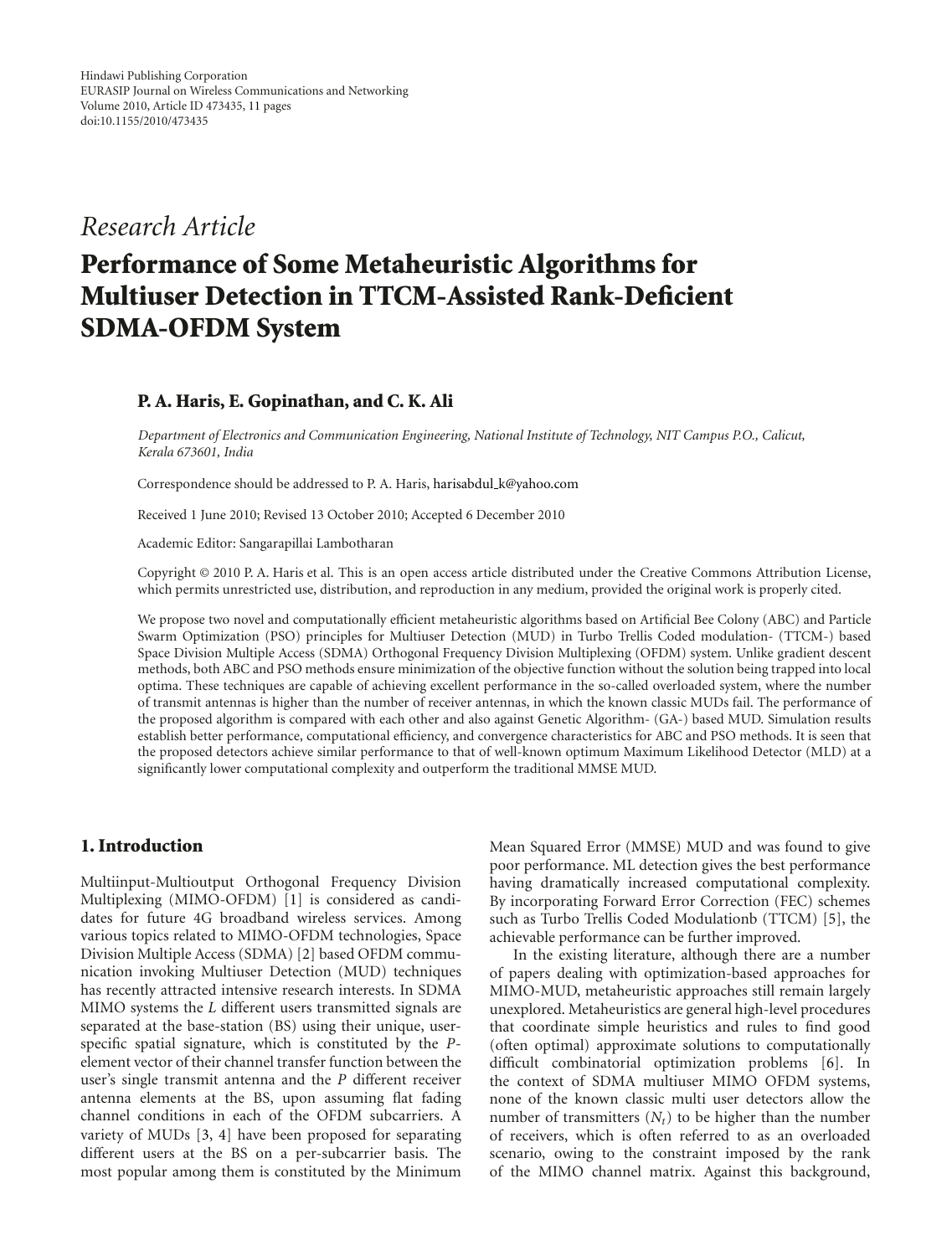

Figure 1: Schematic of TTCM-MMSE-ABC-MUD-SDMA-OFDM uplink system.

in this paper we propose two computationally efficient metaheuristic algorithms based on ABC [7–11] and PSO [12–15] for multiuser detection in SDMA-OFDM systems, which provide an effective solution to the multiuser MIMO detection problem in the above-mentioned high-throughput rank-deficient scenario. Both ABC and PSO are efficient stochastic optimization tools with the capability of avoiding local minima, a feature not present in gradient search-based nonlinear optimization methods. The methods proposed approach the optimum performance of the ML detector. Finally, the computational complexity of the proposed schemes is significantly lower than that of the optimum ML system, especially in high-throughput scenarios.

Our major contributions in this paper are (i) the development of two relatively accurate, computationally efficient metaheuristic algorithm suitable for multi user detection in SDMA-OFDM system; (ii) a thorough analysis of the performance of the proposed algorithms under both fully loaded and overloaded scenario; (iii) computational complexity comparison of the proposed algorithms with existing MUDs such as ML and MMSE. From the analysis it is found that the ABC- and PSO-based methods outperform the existing MMSE- and GA-based MUDs. The structure of this paper is as follows. Section 2 provides a description of the related works. The SDMA MIMO system model is described in Section 3, while the proposed MUDs based on ABC and PSO are explained in Section 4. Our simulation results are provided in Section 5, while the associated complexity issues are discussed in Section 6. Our final conclusions are summarized in Section 7.

### **2. Related Work**

Multi User Detection in SDMA-OFDM has drawn significant research interest in recent years. Among the various MUDs, Least Square (LS) and MMSE exhibit the lowest complexity,

but they suffer from performance loss. The nonlinear MUDs such as SIC and PIC [16] are prone to error propagation. ML detector was found to give best performance at the cost of dramatically increased computational complexity. The performance of numerous known classic MUD techniques such as Vertical Bell Labs Layered Space-Time architecture (V-BLAST) [17] and the QR Decomposition combined with the M-algorithm (QRD-M) [18] will fail in the overloaded scenario where the number of users exceeds the number of receivers. Damen et al. [19] proposed a powerful sphere decoding (SD) algorithm which was suitable for overloaded MIMO MUD. The derivatives of SD such as Optimized Hierarchy Reduced Search Algorithm (OHRSA) [20] were proposed which are capable of achieving ML performance at a lower complexity. Other MUD techniques based on minimum bit error rate (MBER) are also proposed. GAbased MUD has been proposed by Juntti et al. [21] and Wang et al. [22] where the analysis was based on the Additive White Gaussian Noise (AWGN) channel. Its employment in Rayleigh fading channels was considered by Yen and Hanzo in [23]. In 2004, Jiang and Hanzo proposed GA-assisted TTCM-S DMA-OFDM [24].

Inspired by the work of Hanzo we propose ABC and PSO-based stochastic optimization algorithms and show that they have better computational efficiency, convergence characteristics, and BER performance than MMSE and GA algorithm for the multi user detection problem in SDMA-OFDM system.

### **3. System Model**

Figure 1 shows the MIMO OFDM system model in which there are *L* mobile users each having single transmit antenna and the Base station receiver has *P* receiving antennas. The OFDM signal at the transmitter is obtained by Inverse Fast Fourier Transform (IFFT), and Fast Fourier Transform (FFT)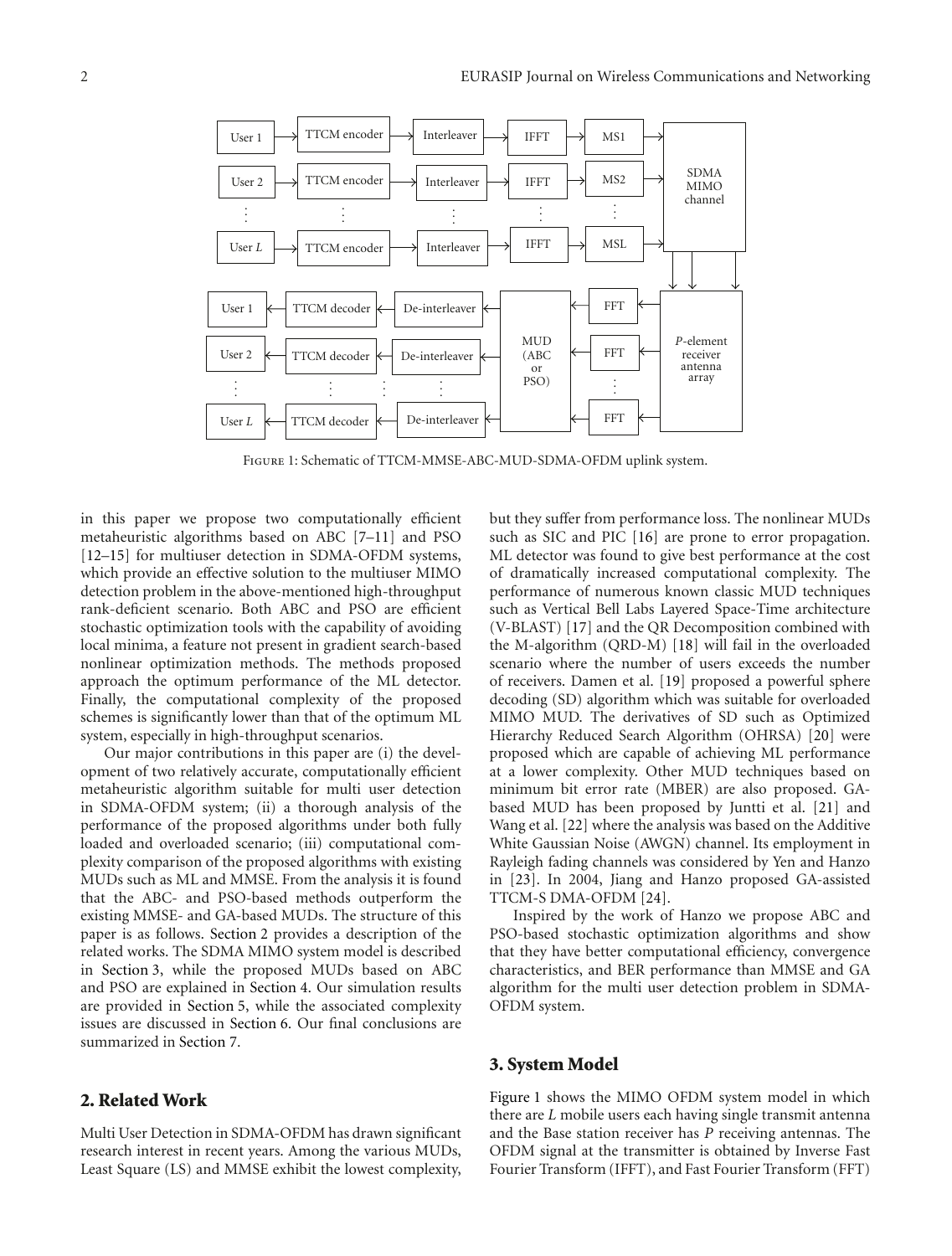

Figure 2: Flowchart of the proposed ABC-MUD algorithm.

is done to detect the signal at the receiver. The *k*th subcarrier of *m*th OFDM symbol of *p*th receive antenna is given by

$$
X_p(k,m) = \sum_{l=1}^{L} H_{p,l}(k,m) S_l(k,m) + V_p(k,m), \qquad (1)
$$

where  $S_l(k, m)$  is the transmitted data symbol,  $V_p(k, m)$  is the additive white Gaussian noise at the *p*th receive antenna.  $H_{p,l}(k,m)$  is the frequency domain channel coefficient

between *l*th transmitting antenna and *P*th receiving antenna. We can write (1) in matrix form as

$$
x = Hs + v,\tag{2}
$$

where *x* is  $P \times 1$  dimensional received signal, *H* is  $P \times$ *L* dimensional channel matrix, *s* is *L* × 1 dimensional transmitted signal, and  $\nu$  is a  $P \times 1$  dimensional noise vector. Transmitted symbols of each user are estimated by using MMSE-based MUD. It is done by linearly combining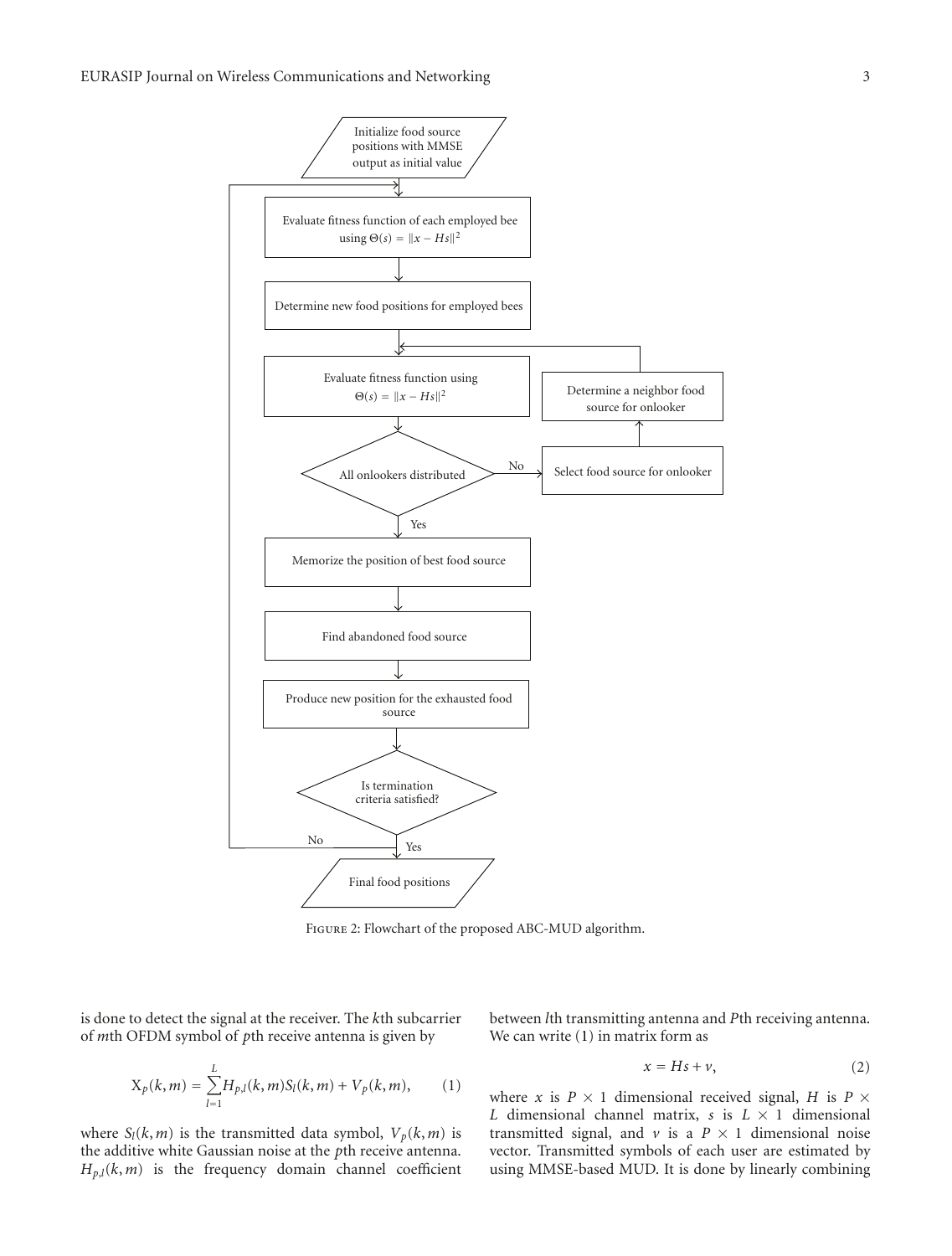

FIGURE 3: BER versus  $E_b/N_o$  performance comparison of  $6 \times 6$ system.



FIGURE 4: BER versus  $E_b/N_o$  performance comparison of  $8 \times 6$ system for 4-QAM demodulator.

the signal from each received antenna with the weight matrix W<sub>MMSE</sub> resulting in

$$
\hat{s} = W_{\text{MMSE}}^H x. \tag{3}
$$

MMSE-based weight matrix  $W_{MMSE}$  is given by

$$
W_{\text{MMSE}} = \left(H^H H + 2\sigma_v^2 I\right)^{-1} H,\tag{4}
$$

where  $\sigma_v^2$  is the noise variance.



FIGURE 5: BER versus  $E_b/N_o$  performance comparison of  $8 \times 6$ system for 16-QAM demodulator.



FIGURE 6: BER versus  $E_b/N_o$  performance comparison of  $8 \times 6$ system for 64-QAM demodulator.

*3.1. Optimization Metric.* An important step to implement ABC and PSO methods is to define a fitness function; this is the link between the optimization algorithm and the real-world problem. Fitness function is unique for each optimization problem The decision metric for finding most likely transmitted *L* user symbol vector  $\hat{s}_{ML}$  in ML MUD is given by

$$
\widehat{s}_{\text{ML}} = \arg\min_{\hat{s} \in M^L} ||x - H\check{s}||^2. \tag{5}
$$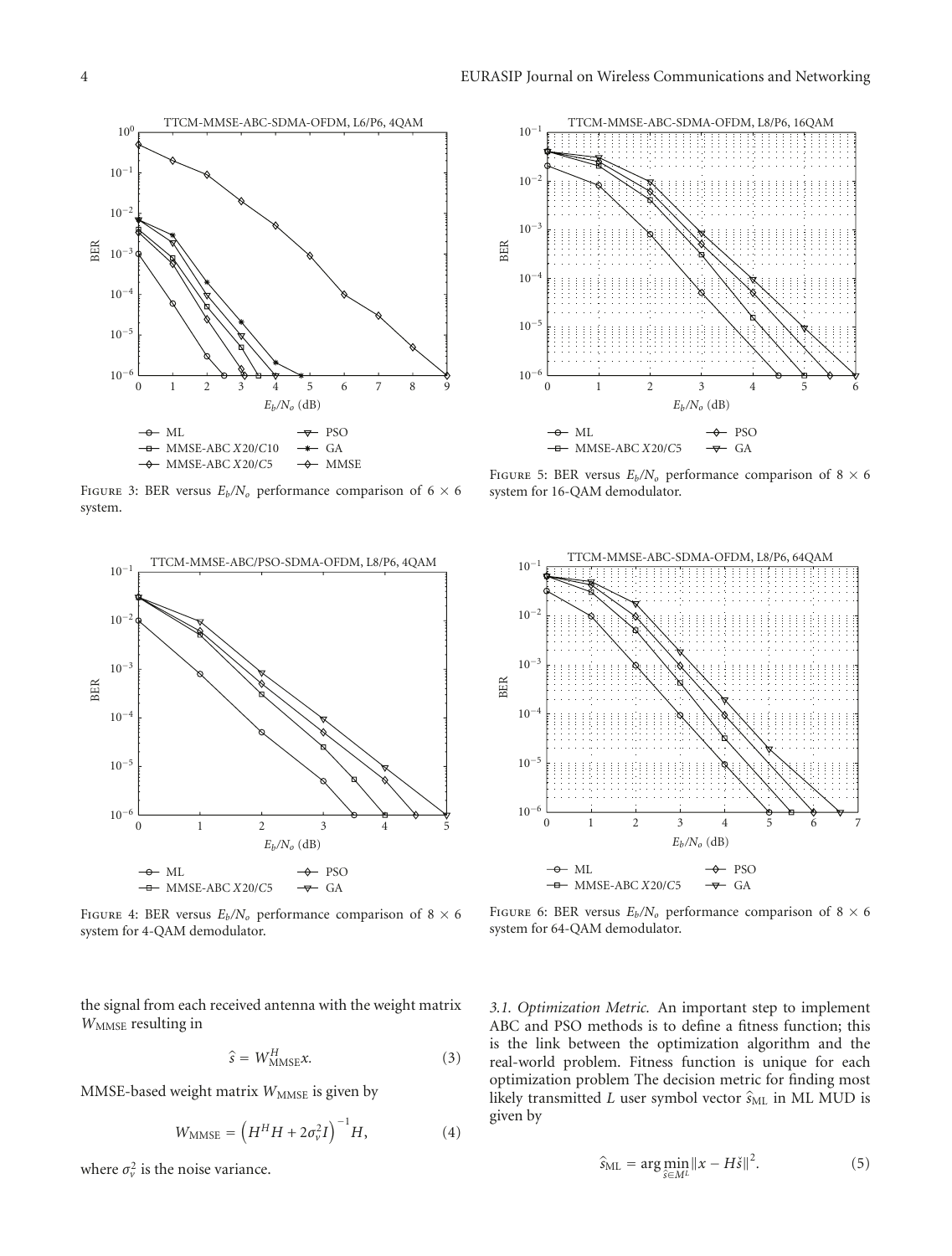

FIGURE 7: BER versus population size  $(X)$  performance with the number of iterations fixed at  $C = 5$  for  $8 \times 6$  system.

It requires  $M^L = 2^{mL}$  evaluations of decision metric, where *m* denotes the number of bits per symbol. The set of *M<sup>L</sup>* number of trial vectors can be formulated as

$$
M^{L} = \left\{ \check{s} = \begin{pmatrix} s_{1} \\ \vdots \\ s_{L} \end{pmatrix} \mid s_{1}, \dots, s_{L} \in N_{c} \right\},
$$
 (6)

where *Nc* denotes the set containing 2*<sup>m</sup>* number of constellation points of the modulation scheme used. The ML-based decision metric can be used in ABC and PSO MUDs for detecting estimated transmitted symbols. Here the decision metric required for the *P*th receiver antenna is given by

$$
\Theta_p(s) = \left| x_p - H_p s \right|^2,\tag{7}
$$

where  $x_p$  is the received symbol at a specific OFDM subcarrier and  $H_p$  is the *P*th row of channel transfer function matrix *H*. The estimated symbol vectors of *L* users is given by

$$
\widehat{s}_p = \arg\bigg\{\min_s \big[\Theta_p(s)\big]\bigg\}.\tag{8}
$$

The combined objective function for *P* number of receiver antennas is given by

$$
\Theta(s) = \sum_{p=1}^{P} \Theta_p(s) = ||x - Hs||^2.
$$
 (9)

The MMSE MUD when combined with ABC/PSO forms a more powerful concatenated MMSE-ABC/PSO MUD. It achieves a similar performance as that of ML MUD with low computational complexity and at high user loads. The schematic of concatenated MMSE-ABC/PSO MUD aided



Figure 8: BER versus number of iterations performance with the population size fixed at  $X = 20$  for  $8 \times 6$  system.

multiuser MIMO-OFDM system is shown in Figure 1. The incoming data bits are encoded using a TTCM coder. The OFDM symbols are constructed after interleaving and modulation mapping, followed by their transmission over the SDMA MIMO channel. At the BS, FFT-based OFDM demodulation is done at each receiver antenna. The demodulated outputs are then applied to MUD block to separate out different users signal, and it is then given to TTCM decoders.

# **4. Metaheuristic Algorithms for SDMA-OFDM Multi User Detection**

*4.1. Overview of Artificial Bee Colony Algorithm.* In 2005, Karaboga [7] proposed ABC algorithm, and Basturk and Karaboga [8–11] compared the performance of ABC with some other popular population-based metaheuristic algorithms. In this algorithm, foraging behaviour of a honey bee swarm is considered. Employed, onlookers, and scouts are the three classifications of foraging bees. Employed bees are those who currently exploit the food source. They take loads of nectar from the food source to the hive and pass the information about food source to onlooker bees. Onlooker bees wait in the hive for getting information about food sources from the employed bees, and scouts are those which currently search for new food sources in the vicinity of the hive. Employed bees dance in a common area in the hive called dance area. The duration of a dance by employed bee is proportional to the nectar content of the food source. Onlooker bees watch various dances and choose a food source based on the probability proportional to the quality of that food source. The good food sources are attracted by more onlooker bees. Scout or onlooker bees become employed when they find a food source. Employed bees, which abandon a food source after exploiting it fully,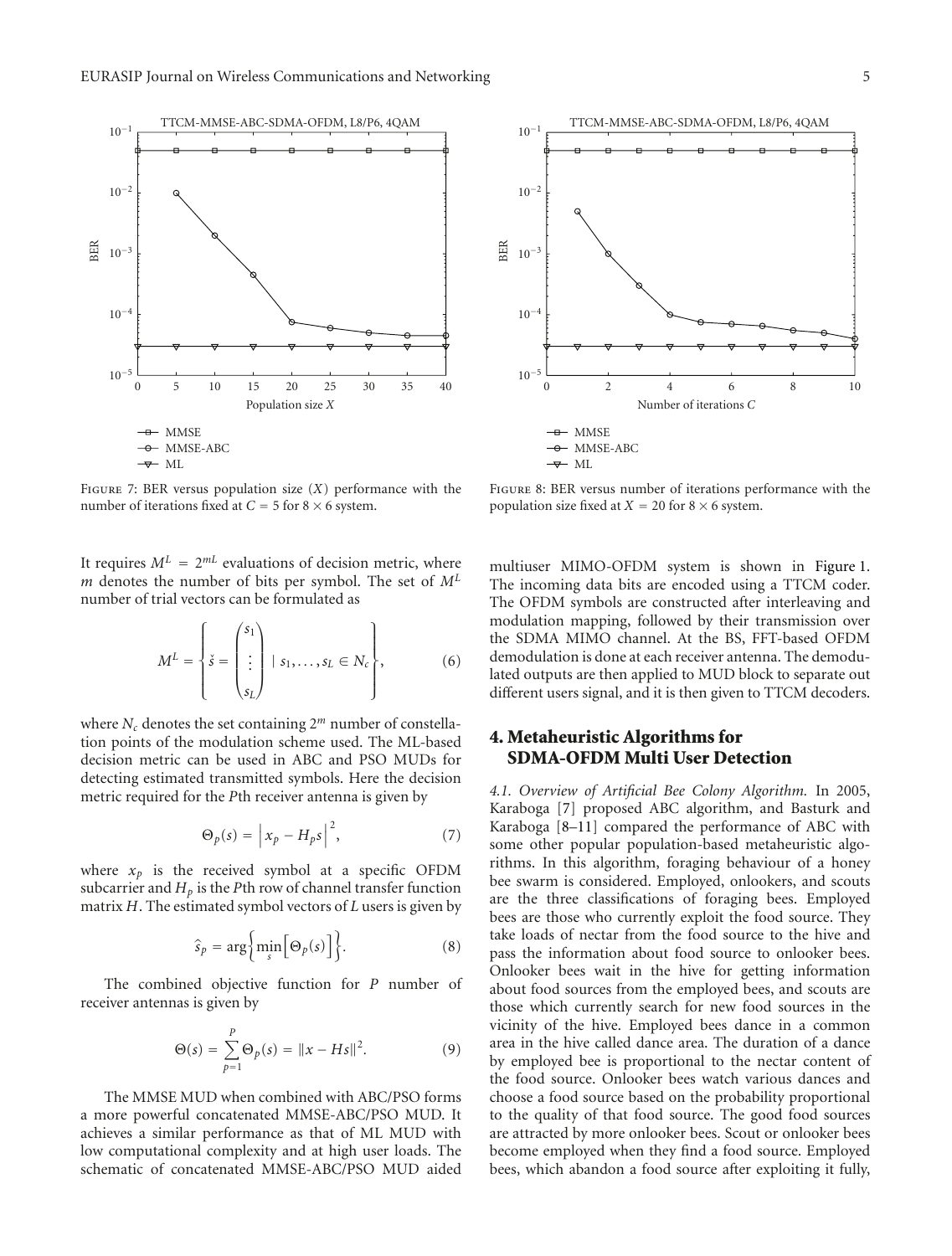become scouts or onlookers. Scout bees perform the job of exploration, whereas employed and onlooker bees perform the job of exploitation.

In ABC algorithm, the solution of the problem under consideration is represented by the food source, and the quality of the solution is represented by the nectar amount of the food source. Employed bees come in the first half, and onlookers come in the second half of the colony. There is only one employed bee for every food source. The employed bee becomes a Scout when it abandons a food source and returns to employed when it finds a new food source. It is an iterative algorithm. All employed bees are associated with randomly generated food sources at the starting time of algorithm. During each iteration, every employed bee finds a neighboring source and evaluates its nectar amount. If the nectar amount of neighbor is better than that of current food source then that employed bee moves to this new food source, otherwise it remains in old food source. After finishing this process, the employed bees share the nectar information of the food sources with the onlookers. The onlookers select a food source based on the probability proportional to the nectar amount of that food source. The probability  $p_i$  of selecting a food source *i* is given by

$$
p_i = \frac{N_i}{\sum_{j=1}^{m} N_j},
$$
\n(10)

where  $N_i$  is the nectar amount (fitness) of the food source (solution) *i* and *m* is the total number of food sources. Good food sources will get more onlookers. Onlookers then find neighborhood of their chosen food source and compute its fitness. The best food source among the neighbors of food source *i* and food source *i* itself will be the new location of the food source *i*. If the solution of a particular food source does not improve for a predetermined number of iterations then employed bee abandons that food source, and it becomes a scout and search for a new food source randomly. This assigns a random food source to this scout, and it becomes employed. After finding the new location of each food source, next iteration of ABC algorithm begins. These steps are repeated until a stopping criterion is met.

The neighbor food source position of a particular food source is found out by changing the value of one randomly chosen solution parameter and keeping other parameters unchanged. This is carried out by adding the value of the chosen parameter with the product of a uniform random number in  $[-1, 1]$  and the difference in values of this parameter and some other randomly chosen food source. Suppose that each solution consists of *n* parameters, and let  $x_i$  =  $(x_{i1}, x_{i2}, \ldots, x_{in})$  be a solution with parameter values  $x_{i1}$ ,  $x_{i2}$ ,  $\ldots$ ,  $x_{in}$ . For determining a solution  $x_i'$  in the neighborhood of *xi*, a solution parameter *j* and another solution  $x_m = (x_{m1}, x_{m2}, \ldots, x_{mn})$  are selected randomly. All parameters except the value of selected parameter *j* of *x <sup>i</sup>* are same as  $x_i$ , that is,  $x'_i = (x_{i1}, x_{i2}, \ldots, x_{i(j-1)}, x_{ij}, x_{i(j+1)}, \ldots, x_{in}).$ The *j*th parameter of *x <sup>i</sup>* is determined as

$$
x'_{ij} = x_{ij} + \phi(x_{ij} - x_{mj}), \qquad (11)
$$

where  $\phi$  is a uniform random variable in  $[-1, 1]$ .



Figure 9: BER versus number of iterations performance with the population size fixed at  $X = 10$ , 20 and 60 for  $8 \times 6$  system.



Figure 10: Performance comparison of the MUD complexity in terms of the number of metric evaluations, versus the number of users.

*4.2. The ABC Algorithm for the MIMO-OFDM MUD Problem (Figure 2).* The main steps of our ABC algorithm for the MIMO-OFDM MUD problem are described below.

*Step 1. Initialization*. Initial population containing *X* number of food sources is created. First food source is created from the output of the MMSE MUD. The *i*th food source is expressed as  $\hat{s}_i^{(y)} = [s_{i1}^{(y)}, s_{i2}^{(y)}, \ldots, s_{iL}^{(y)}]$ , and we have  $\hat{s}_{iJ}^{(y)} \in N$ , where *N*, denotes the set containing  $2^m$  number of *Nc*, where *Nc* denotes the set containing 2*<sup>m</sup>* number of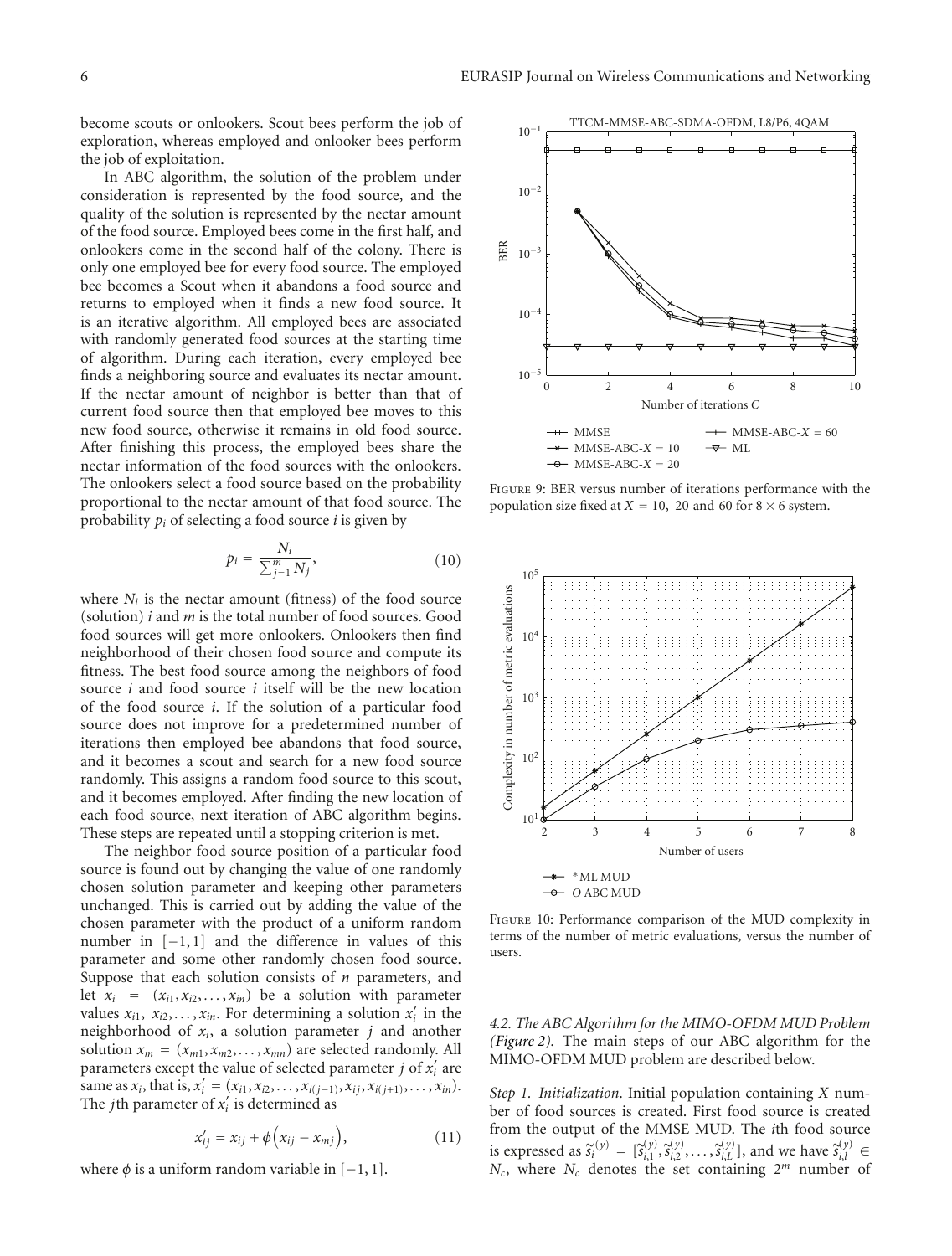|                           | Modem                                  | 4QAM                              |  |  |
|---------------------------|----------------------------------------|-----------------------------------|--|--|
|                           | Code rate                              | 1/2                               |  |  |
| TTCM code<br>parameters   | Component Codes                        | <b>RSC</b>                        |  |  |
|                           | Constraint length                      | 3                                 |  |  |
|                           | Octal generator<br>polynomial          | (7,5)                             |  |  |
|                           | Turbo interleaver<br>length            | 124 bits                          |  |  |
| ABC                       | Colony size                            | 20                                |  |  |
| Parameters                | Limit Value                            | 5                                 |  |  |
|                           | <b>Iterations</b>                      | 10                                |  |  |
|                           | Population size                        | 20                                |  |  |
| <b>PSO</b><br>Parameters  | Termination<br>criteria                | Maximum number<br>of iteration    |  |  |
|                           | $\omega$                               | 0.7                               |  |  |
|                           | $c_1 = c_2$                            | 1.494                             |  |  |
|                           | Population size                        | 20                                |  |  |
|                           | Number of<br>iterations                | 75                                |  |  |
|                           | Termination<br>criteria                | Maximum number<br>of iteration    |  |  |
|                           | Population<br>initialization<br>method | MMSE                              |  |  |
| <b>GA</b><br>Parameters   | Selection method                       | Fitness-<br>Propotionate          |  |  |
|                           | Crossover                              | Uniform crossover                 |  |  |
|                           | Mutation                               | Uniform mutation                  |  |  |
|                           | Mutation<br>probability                | 0.1                               |  |  |
|                           | Elitism                                | Enabled                           |  |  |
|                           | Incest prevention                      | Enabled                           |  |  |
|                           | Paths                                  | 9                                 |  |  |
| TGn Channel<br>Parameters | Maximum Path<br>Delay                  | [0 10 20 30 40 50<br>60 70 80] ns |  |  |
|                           | Maximum<br>Doppler shift               | 3 Hz                              |  |  |

TABLE 1: Basic simulation parameters.

constellation points of the modulation scheme used and *m* denotes the number of bits per symbol. If  $\mathrm{OF}_{\hat{s}_g^{(y)}}$  = *s*  $\min(\text{OF}_{S_Y^{(y)}}, \text{OF}_{S_Z^{(y)}}, \dots, \text{OF}_{S_{PZ}^{(y)}})$ , then  $S_g^{(y)}$  is the best solution.  $\hat{s}_{opt}^{(y)} = \hat{s}_{g}^{(y)}$ . After initialization, the food sources are subjected<br>to repeated cycles  $C = 1.2$  MCN (maximum cycle to repeated cycles, *C* = 1, 2, *...* , MCN (maximum cycle number), of the search processes of the employed bees, the onlooker bees, and scout bees.

*Step 2. Search by Employed Bee*. Each employed bee locates a new symbol near their current symbol. An employed bee at  $\tilde{s}_i^{(y)}$  locates a new symbol  $\tilde{s}_i^{(y)}$ (*y*) . *s i* (*y*) =  $[\hat{s}_{i,1}^{(y)}, \ldots, \hat{s}_{i,j-1}^{(y)}, \tilde{s}_{i,j}, \tilde{s}_{i,j+1}, \ldots, \tilde{s}_{i,L}^{(y)}]$   $s'_{i,j} = \tilde{s}_{i,j} + \phi(\tilde{s}_{i,j} - \tilde{s}_{k,j}),$  where  $\phi$  is a uniform random variable in  $[-1, 1].$ 

 $\widetilde{s}_{k,i}$  is the *j*th bit of *k*th symbol in the population. If  $\text{OF}_{\widetilde{s}_i^{(y)}} < \text{OF}_{\widetilde{s}_i^{(y)}} \text{ then } \widetilde{s}_i^{(y)} = \widetilde{s}_i^{(y)}$  $\frac{1}{s_i}$  of objective function). All the symbols are then updated. (*y*) (OF represents the value

*Step 3. Selection by Onlookers*. Each onlooker bee in the hive selects a symbol. Good symbols get more onlooker bees.

*Step 4. Search by Onlookers.* All symbols selected by onlookers are updated. Each onlooker bee at *<sup>s</sup>* (*y*) *<sup>i</sup>* locates a neighboring symbol. Best symbol  $\hat{s}_{i,\text{best}}^{(y)}$  located by the onlooker of  $\hat{s}_i^{(y)}$ is found out. If  $\text{OF}_{\hat{s}_{i,\text{best}}^{(y)}} < \text{OF}_{\hat{s}_i^{(y)}}$  then  $\hat{s}_i^{(y)} = \hat{s}_{i,\text{best}}^{(y)}$ .

*Step 5. Search by Scouts.* If there is no improvement in the symbol at a location in predetermined (LIMIT) number of times employed bee becomes scout. Then that symbol is replaced by random symbol found by scout.

*Step 6. Evaluate the Best Solution.* If  $\text{OF}_{\tilde{s}_g^{(y)}}$  =  $\min(\text{OF}_{S_1^{(y)}}, \text{OF}_{S_2^{(y)}}, \dots, \text{OF}_{S_{p_2^{(y)}}})$  then  $S_2^{(y)}$  is the best solution. All symbols selected by onlookers are updated. If  $\text{OF}_{S_g^{(y)}} < \text{OF}_{S_{op}^{(y)}}$ then  $\hat{s}_{opt}^{(y)} = \hat{s}_g^{(y)}$ .

*Step 7. Termination.* If number of iteration = MCN then terminate ABC else go to Step 2. Then optimum solution  $\hat{s}_{\text{opt}}^{(y)}$ will be considered as the detected *L*-user transmitted symbol vector corresponding to the specific OFDM subcarrier considered.

*4.3. Overview of Particle Swarm Optimization.* PSO is a population-based stochastic optimization technique developed by Kennedy and Eberhart [13] in 1995, which simulates the social behavior of bird flocking. It is easy to implement and is computationally efficient because its memory and CPU requirements are low. The PSO technique employs a set of feasible solutions called a swarm of particles that are populated in the search space with random initial locations. The values of the objective function corresponding to the particle locations are evaluated. The particles are then moved in the search space obeying rules inspired by bird flocking behavior. Each particle is moved towards a randomly weighted average of the best position that the particle have come across so far (*pbest*) and the best position encountered by the entire particle population (*gbest*). Let  $x_i = (x_{i1}, x_{i2}, \dots, x_{iN})$  be the *N*dimensional vector representing the position of the *i*th particle in the swarm, **gbest** =  $[g_1, g_2, \ldots, g_N]$  the position vector of the best particle in the swarm (i.e., the particle with the smallest objective function value),  $\mathbf{pbest}_i = [p_{i1}, p_{i2}, \dots, p_{iN}]$ the position vector of the *i*th particles personal best, and  $v_i = [v_{i1}, v_{i2}, \dots, v_{iN}]$  the velocity of the *i*th particle. The particles evolve according to the following equations:

$$
v_{id} = \omega v_{id} + c_1 r_1 (p_{id} - x_{id}) + c_2 r_2 (g_d - x_{id}),
$$
  

$$
x_{id} = x_{id} + v_{id},
$$
 (12)

where  $d = 1, 2, ..., N; i = 1, 2, ..., K; K$  is the size of the swarm population. In  $(12)$ ,  $\omega$  is the inertial weight, which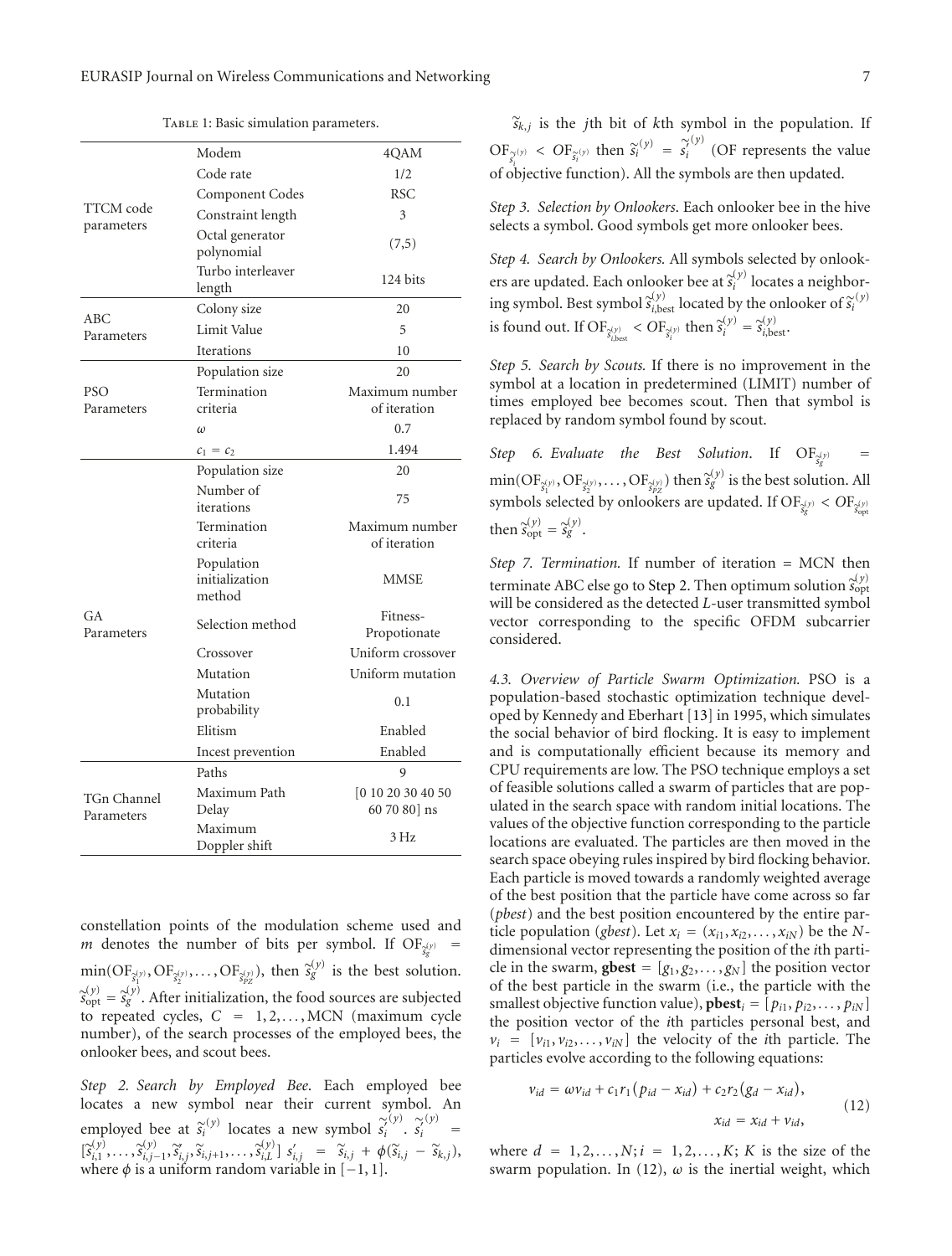Table 2: Comparison of MUDs in terms of CPU time requirement.

| $SNR = 2 dB$ | <b>BER</b>           | No of<br>Iterations/<br>Symbol | CPU Time/<br>Iteration | CPU Time/<br>Symbol<br>(sec) |
|--------------|----------------------|--------------------------------|------------------------|------------------------------|
| ABC          | $1.1 \times 10^{-5}$ | 93                             | $6.253 \times 10^{-4}$ | 0.0581                       |
| <b>PSO</b>   | $0.9 \times 10^{-4}$ | 95                             | $6.753 \times 10^{-4}$ | 0.0642                       |
| GA           | $1.5 \times 10^{-4}$ | 98                             | $7.8 \times 10^{-4}$   | 0.0764                       |

determines the confidence of a particle in its own movement unaffected by **pbest**<sub>*i*</sub> and **gbest**;  $c_1$  determines how much a particle is influenced by the memory of its best solution, whereas  $c_2$  is an indication of the impact of rest of the swarm on the particle.  $c_1$  and  $c_2$  are termed cognitive and social scaling parameters, respectively.  $r_1$  and  $r_2$  are uniform random numbers in the interval [0, 1].

The parameters  $\omega$ ,  $c_1$ , and  $c_2$  have a critical role in the convergence characteristics of PSO. The coefficient *ω* should be neither too small, which results in an early convergence, nor too large, which on the contrary slows down the convergence process. A value of  $\omega = 0.7$  and  $c_1 = c_2 = 1.494$ was recommended for faster convergence by Eberhart and Shi [14, 15] after experimental tests.

*4.4. The PSO Algorithm for the MIMO-OFDM MUD Problem.* The major challenge in designing Binary PSO- (BPSO-) based MIMO-OFDM detector was selection of BPSO parameters that fit the symbol detection optimization problem. The basic fitness function used by the optimization algorithm to converge to the near optimal solution is (9). Selection of initial guess is essential for these algorithms to perform. Therefore, our detector takes the output of MMSE as its initial solution guess. This guess enables the algorithm to reach more refined solution iteratively by ensuring fast convergence.

The proposed detection algorithm is detailed below.

- (1) Take the output of MMSE as initial particles (initial solution bit string) instead of selecting randomly from the solution space.
- (2) The algorithm parameters are initialized.  $v_{id}$  is initialized to zero; *pbest<sub>id</sub>* and *gbest<sub>d</sub>* are initialized to maximum Euclidean distance depending upon the QAM size.
- (3) Evaluate the fitness of each particle (bit)

$$
f = \|x - Hs\|^2. \tag{13}
$$

Minimum Euclidean distance for each symbol represents the fitness of solution. Effect on the Euclidean distance due to search space bits is measured. Find the global best performance  $gbest_d$  in the population that represents the least Euclidean distance found so far. Record the personal best *pbestid* for each bit along its previous values.

(4) For each search space bit at *d*th side of the bit string of particle *xi*, compute bits velocity using following PSO velocity update equation:

$$
v_{id}(k) = \omega v_{id}(k-1) + c_1 r_1 (pbest_{id} - x_{id}(k-1)) + c_2 r_2 (gbest_d - x_{id}(k-1))
$$
\n(14)

with  $v_{id} \in [-v_{max}, v_{max}]$ .

(5) The particle position is updated depending on the following binary decision rule:

If 
$$
\text{rand3} < S(\nu_{id}(k))
$$
, then  $x_{id}(k) = 1$ , else  $x_{id}(k) = 0$ . (15)

(6) Go to Step 3 until the maximum number of iterations is reached. The number of iterations is system and requirement dependent (usually kept less than 25 to avoid large complexity). Solution gets refined iteratively.

Here *k* is the number of iterations, and *S* is sigmoid transformation function:

$$
S(v_{id}(k)) = \frac{1}{1 + \exp(-(v_{id}(k))}.
$$
 (16)

The parameter  $v_i$  is the particles predisposition to make 1 or 0; it determines the probability threshold to make this choice. The individual is more likely to choose 1 for higher  $v_{id}(k)$ , whereas its lower values will result in the choice of 0. Such a threshold needs to stay in the range of [0, 1]. The sigmoid logistic transformation function maps the value of  $v_{id}(k)$  to a range of [0,1]. The terms  $c_1$  and  $c_2$  are positive acceleration constants used to scale the contribution of cognitive and social components such that  $c_1 + c_2 < 4$ . These are used to stochastically vary the relative pull of *pbest* and *gbest*.  $v_{\text{max}}$  sets a limit to further exploration after the particles have converged. Its values are problem dependent, usually set in the range of [−4, +4].

*4.5. Channel Model.* For computer simulation, the MIMO channel model used in this work is the IEEE 802.11n channel model (IEEE P802.11 TGn channel models, 2004), [25, 26] which specifies a set of channel models applicable to MIMO WLAN systems. The channel models comprise a set of 6 profiles, labeled A to F, which cover the scenarios of dispersive multipath fading, residential, residential/small office, typical office, large office, and large space (indoors and outdoors). Each channel model has a certain number of taps (one for model A, and 9 to 18 for models B–F). Each model further comprises a number of clusters, which correspond to overlapping subsets of the tap delays. The RMS delay spread for the models varies from 15 to 150 ns, and the number of clusters varies from 2 to 6. In this cluster-based channel model the impulse response is given by

$$
h(t) = \sum_{i} \sum_{j} \alpha_{ij} \delta(t - T_i - \tau_{ij}), \qquad (17)
$$

where the first summation corresponds to the clusters and the second corresponds to rays within the clusters. The complex attenuation factor for the *ij*th path is *αij*, which is Rayleigh distributed. The time of arrival of the *i*th cluster is  $T_i$ , and  $\tau_{ii}$  is the time of arrival of the *ij*th path. The TGn channel model F in NLOS condition is considered here.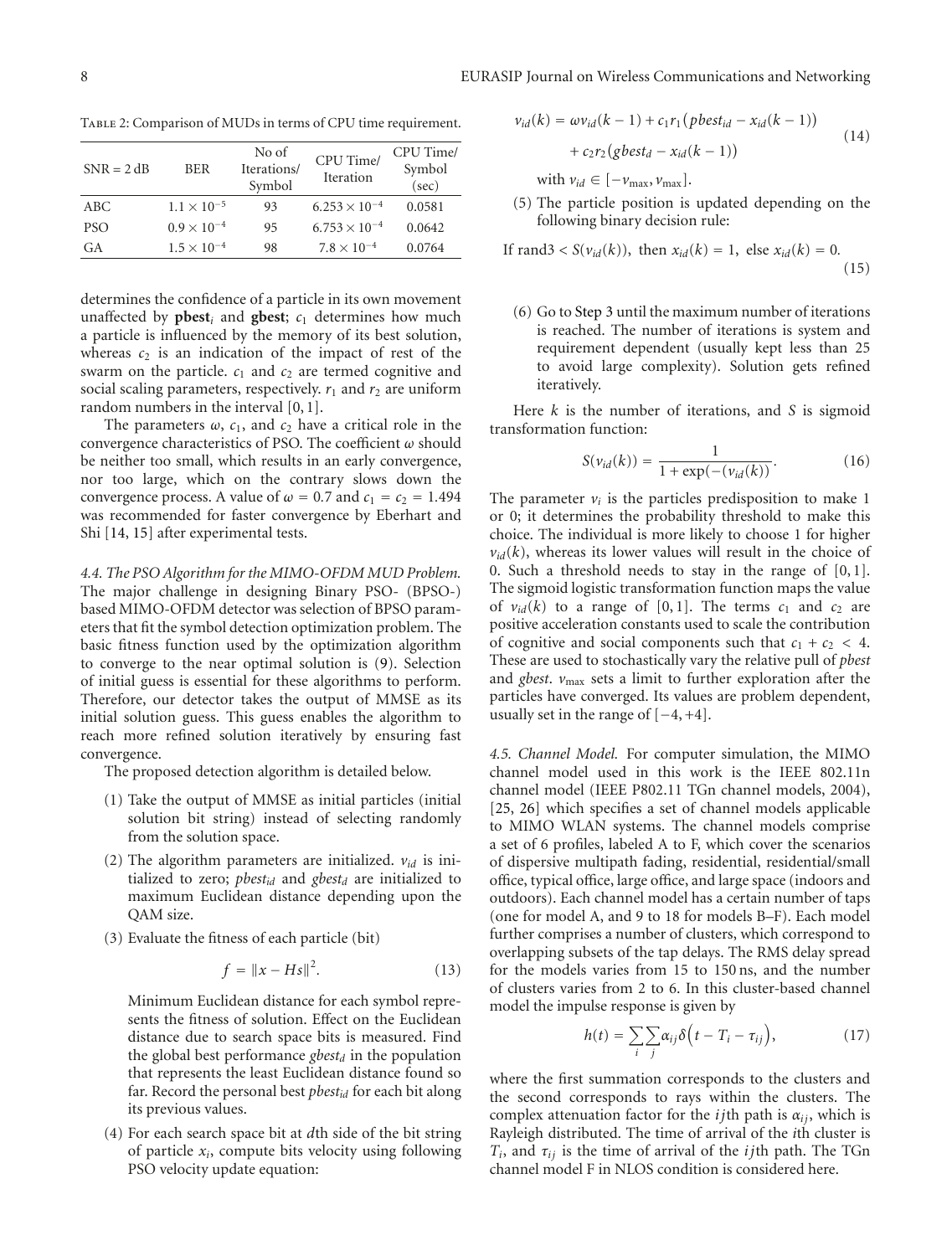TABLE 3: Comparison of MUD complexity.

| <b>MUD</b> | $L = 6$             |                     |                      | $L = 7$                                                      |                     | $L=8$                |                     |                     |                      |
|------------|---------------------|---------------------|----------------------|--------------------------------------------------------------|---------------------|----------------------|---------------------|---------------------|----------------------|
|            |                     | $\mathcal{X}$       | <b>BER</b>           |                                                              | $\mathcal{X}$       | <b>BER</b>           |                     | $\mathcal{X}$       | <b>BER</b>           |
| ML         | $2.8 \times 10^4$   | $2.7 \times 10^4$   |                      | $1.8 \times 10^{-7}$ $1.1 \times 10^{5}$ $1.1 \times 10^{5}$ |                     | $5.1 \times 10^{-7}$ | $4.3 \times 10^{5}$ | $4.2 \times 10^{5}$ | $8.5 \times 10^{-7}$ |
| ABC        | $8.1 \times 10^2$   | $7.9 \times 10^{2}$ | $2.1 \times 10^{-7}$ | $8.7 \times 10^{2}$                                          | $8.5 \times 10^{2}$ | $6 \times 10^{-7}$   | $1.8 \times 10^{3}$ | $1.7 \times 10^3$   | $9.5 \times 10^{-7}$ |
| MMSE       | $7.1 \times 10^{1}$ | $9.0 \times 10^{1}$ | $1.5 \times 10^{-3}$ | $7.1 \times 10^{1}$                                          | $8.8\times10^{1}$   | $7.5 \times 10^{-3}$ | $7.1 \times 10^{1}$ | $8.7 \times 10^{1}$ | $2.2 \times 10^{-2}$ |

#### **5. Simulation Results**

The OFDM modem used in our simulations employed 128 subcarriers. The half-rate TTCM code employed two Recursive Systematic Convolutional (RSC) component codes having a constraint-length of  $K = 3$ , and the standard 124-bit turbo code interleaver was also used. The octally represented RSC generator polynomial of (7 5) was used. The Minimum Mean Square Error (MMSE) algorithm was used for creating the ABCs initial population. Simulations were carried out on a PC with 2.99 GHz dual core AMD opteron processor and 2.5 GB RAM using Matlab 7.2.0.232(R2006a).

In this section, we characterize the achievable performance of the proposed TCM-assisted concatenated MMSE-ABC/PSO multiuser detected SDMA-OFDM system. The various parameters used in the ABC and PSO MUDs are summarized in Table 1. The channel is assumed to be OFDM symbol-invariant, in which the taps of the impulse response are assumed to be constant for the duration of one OFDM symbol, but they are faded at the beginning of each OFDM symbol. The simulation results were obtained using a 4QAM scheme. The Bit Error Rate (BER) performance of the TTCM-assisted MMSE-ABC/PSO-SDMA-OFDM system employing a 4QAM scheme is given in Figure 3, where six users are supported with the aid of six receiver antenna elements. The performance of the TCMaided MMSE-detected SDMA-OFDM system, the TCMassisted optimum ML-detected system, is also provided for reference. It is observed from Figure 3 that the BER performance of the TTCM-assisted MMSE-SDMA-OFDM system was significantly improved with the aid of the ABC and PSO having a sufficiently large food source (population) size *X* or a larger number of iterations *C*. This improvement was achieved, since a larger food source may contain a higher variety of *L* symbol individuals. Similarly, a larger number of iterations imply that, again, a more diverse set of individuals may be evaluated, thus extending the ABC and PSOs search space, which may be expected to increase the chance of finding a lower-BER solution. The proposed TTCM-assisted MMSE-ABC-SDMA-OFDM technique, results in 1.5 dB degraded performance at 10−<sup>4</sup> BER in comparison with ML. However, in comparison to MMSE, it shows 4 dB better performance, and with GA it shows 1 dB better performance. Also the proposed MMSE-PSO-SDMA technique results in 2 dB degraded performance at 10−<sup>4</sup> BER in comparison with ML. It shows 3 dB better performance in comparison to MMSE. In comparison with MMSE-GA-SDMA-OFDM technique it shows 0.5 dB better performance.

In Figure 4 we provide the BER performance recorded in the overloaded scenario, where  $M_t$  = 8 transmit antennas and  $N_r = 6$  receiver antennas were employed. In overloaded scenarios, the weight matrix calculated by the MMSE algorithm becomes a singular matrix, which will lead to a theoretically unresolvable detection problem. By contrast, the system aided by the ABC/PSO was capable of attaining an undistinguishable performance from that of the optimum ML detected arrangement in the overloaded scenario of Figure 4. Again a 1 dB and 0.5 dB *Eb/No* gain were obtained, when comparing ABC-MUD and PSO-MUD, respectively, with GA-MUD at 10−<sup>2</sup> BER.

Figures 5 and 6 show the simulation results for MIMO OFDM systems with different QAM constellations, that is, 16-QAM and 64-QAM. High-order constellations assure more transmitted bits per symbol. In the case of high-order constellations, the points must be closer together and are thus more susceptible to noise and other corruption, which results in a higher BER, and so high-order QAM can deliver more less reliable data than lower-order QAM. From Figures 5 and 6, it is clear that the proposed schemes outperform the existing GA-based suboptimal method.

As an investigation on the ABCs convergence characteristics, in Figure 7 the performance of the  $8 \times 6$  rank deficient TTCM-aided MMSE-ABC-SDMA-OFDM system is illustrated, at a fixed  $E_b/N_o$  value of 2 dB. More specifically, in Figure 7 the population size *X* was varied with the number of iterations fixed at *C* = 5, while in Figure 8 the effect of a different number of iterations *C* was evaluated at a fixed population size of  $X = 20$ . Explicitly, as *X* or *C* increases, a consistently reduced BER is observed, which approaches the optimum ML performance. The convergence of the proposed algorithm in different conditions is illustrated in Figure 9. From Figure 9 it can be concluded that as the population size increases, the algorithm produces better results. However, after a sufficient value for colony size, any increment in the value does not improve the performance of the ABC algorithm significantly.

*5.1. Comparison of Algorithms Based on Control Parameters.* The efficiency of a metaheuristic algorithm is greatly dependent on its tuning parameters. In the case of ABC the percentage of onlooker bees was 50% of the colony, the employed bees were 50% of the colony, and the number of scout bees was selected to be at most one for each cycle. In ABC, the number of onlooker bees is taken equal to the number of employed bees so that ABC has less control parameters. There are three control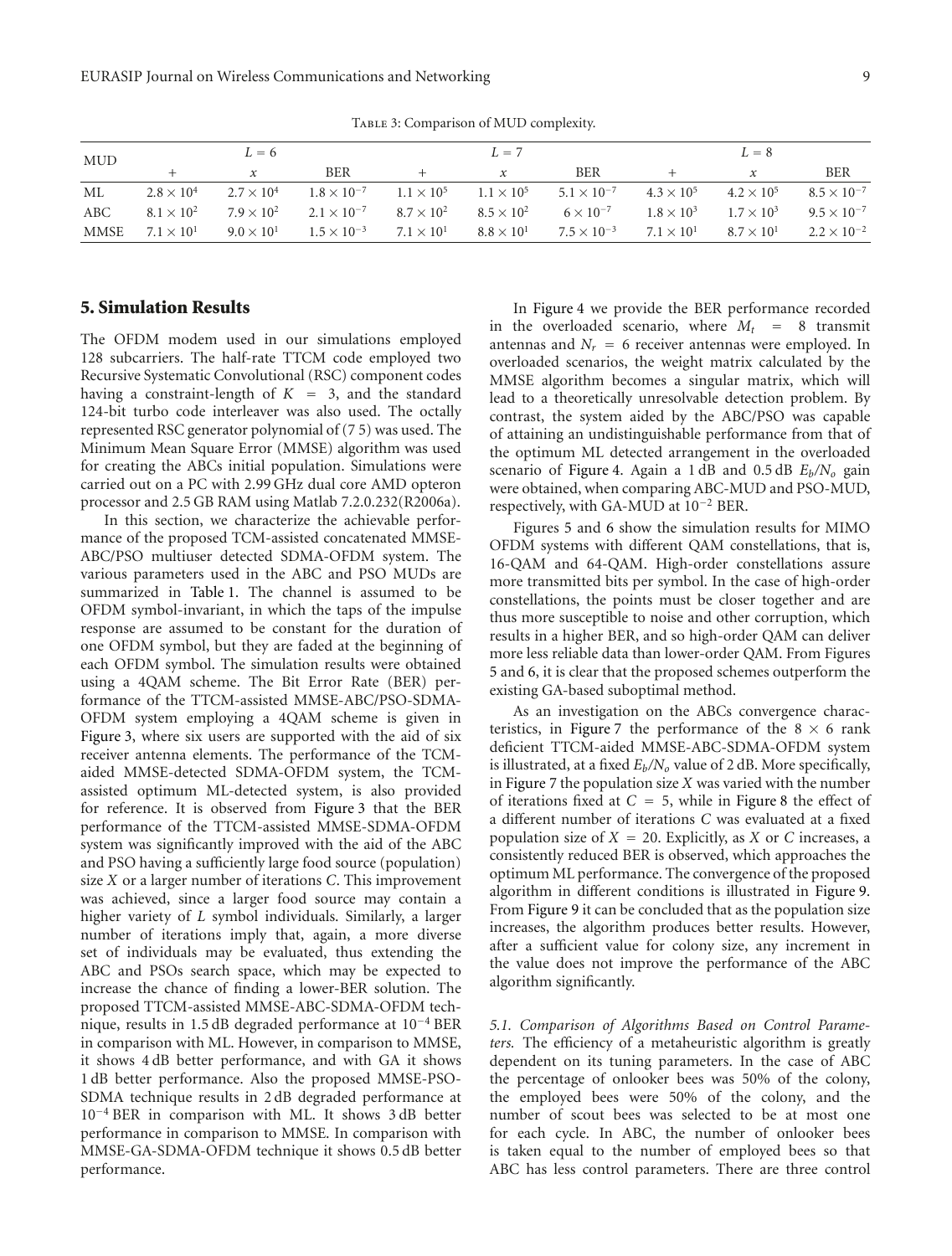parameters used in the ABC: the number of food sources which is equal to the number of employed or onlooker bees (SN), the value of limit, and the maximum cycle number (MCN). TS uses three control parameters such as population size, number of iterations, and tabu memory size. The TS-based MUD algorithm generally requires more memory resources than ABC and GA, since it has to maintain the tabu list during the search process. Compared to ABC and TS, there are a more number of tuning parameters in the case of GA which makes GA more complex. The control parameters of GA include population size, number of generations, crossover type, crossover rate, mutation type, and mutation rate. It is evident that the ABC- and TS-based methods outperform the GA-based method in terms of BER performance and convergence characteristics for given terminating criteria. Moreover, the GA method requires the involvement of the operations like crossover and mutation that complicate the solution and slow down the convergence of the solution and also add to the computation cost. Typical values of control parameters used in our MIMO-MUD problem are given in Table 1.

## **6. Complexity Analysis**

We will quantify the complexity imposed in terms of the number of metric computations required by the process as follows. ML MUD requires 2*mL* number of metric computations for finding the optimum solution, namely, the most likely transmitted *L*-user vector, where *m* denotes the number of bits per symbol. In the case of our proposed ABC and PSO MUDs, maximum of  $(X \times C)$  metric evaluations are required, since *X* number of *L*-symbol vectors are evaluated during each of the *C* number of iterations. In Figure 10, we compare both the ML- and the ABC/PSO-aided schemes in terms of their complexity, that is, the number of metric computations. As shown in Figure 10, the ML-aided system imposes an exponentially increasing complexity on the order of *O*(2*mL*), when the number of users increases, while the complexity of the ABC- and PSO-aided systems required for maintaining a near-optimum performance increases only slowly. CPU time required for various MUD algorithms is illustrated in Table 2. We can see that the proposed algorithms (ABC and PSO) converge to a better solution in minimum time.

In order to characterize the advantage of the ABC-MUD scheme in terms of the performance-versus-complexity tradeoff, in Table 3 we summarize the computational complexity imposed by the different MUDs assuming an *Eb/No* value of 3 dB, where the associated complexity was quantified in terms of the number of complex additions and multiplications imposed by the different MUDs on a peruser basis. As observed in Table 3, the complexity of the ML MUD is significantly higher than that of the MMSE MUD or the ABC MUD, especially in highly rank-deficient scenarios. By contrast, the ABC MUD reduced the BER by up to five orders of magnitude in comparison to the MMSE MUD at a moderate complexity.

## **7. Conclusion**

In this paper, we have proposed two algorithms to solve multi user detection problem in SDMA-OFDM system using ABC and PSO methods. ABC and PSO having the advantages of simple mathematical model, lesser implementation complexity, resistance to being trapped in local minima, and convergence to reasonable solution in lesser iterations makes them suitable candidates for real-time wireless communications systems. The performance analysis of these algorithms shows a significant improvement in the BER performance and in convergence characteristics compared to the GA-based algorithm, a metaheuristic method already available in the literature. These algorithms show promising results when compared to the optimal ML and traditional MMSE detectors. ABC- and PSO-optimized MIMO symbol detection mechanisms approach near-optimal performance with significant reduction in computational complexity, especially for complex systems with multiple transmitting antennas, where conventional ML detector is computationally expensive and impractical to deploy. For example, a complexity reduction in excess of a factor of 100 can be achieved by the proposed systems for  $L = P = 8$ , as evidenced by Figure 10. Although MMSE detector offers a reduced complexity, its BER performance is inferior to the proposed detectors. Furthermore, the proposed techniques are capable of achieving an excellent performance even in the so-called overloaded systems, where the number of transmit antennas is higher than the number of receiver antennas.

#### **References**

- [1] L. Hanzo, M. Munster, B. Choi, and T. Keller, *OFDM and MC-CDMA for Broadband Multiuser Communications, WLANs and Broadcasting*, IEEE Press-John Wiley & Sons, New York, NY, USA, 2003.
- [2] L. Hanzo and T. Keller, *An OFDM and MC-CDMA Primer*, IEEE Press/Wiley, Piscataway, NJ, USA, 2006.
- [3] S. Verdu, *Multiuser Detection*, Cambridge University Press, Cambridge, UK, 1998.
- [4] C. Z. W. Hassell, J. S. Thompson, B. Mulgrew, and P. M. Grant, "A comparison of detection algorithms including BLAST for wireless communication using multiple antennas," in *Proceedings of the IEEE International Symposium on Personal, Indoor and Mobile Radio Communications (PIMRC '00)*, vol. 1, pp. 698–703, London, UK, September 2000.
- [5] L. Hanzo, T. Liew, and B. Yeap, *Turbo Coding, Turbo Equalisation and Space-Time Coding for Transmission Over Fading Channels*, IEEE Press-John Wiley & Sons, New York, NY, USA, 2002.
- [6] S. L. Martins and C. C. Ribeiro, "Metaheuristics and applications to optimization problems in telecommunications," in *Handbook of Optimization in Telecommunications*, M. G. C. Resende and P. M. Pardalos, Eds., chapter 4, pp. 103–128, Springer Science/Business Media, New York, NY, USA, 2006.
- [7] D. Karaboga, "An idea based on honey bee swarm for numerical optimization," Tech. Rep. TR06, Computer Engineering Department, Erciyes University, Kayseri, Turkey, 2005.
- [8] B. Basturk and D. Karaboga, "An artificial bee colony (ABC) algorithm for numeric function optimization," in *Proceedings*